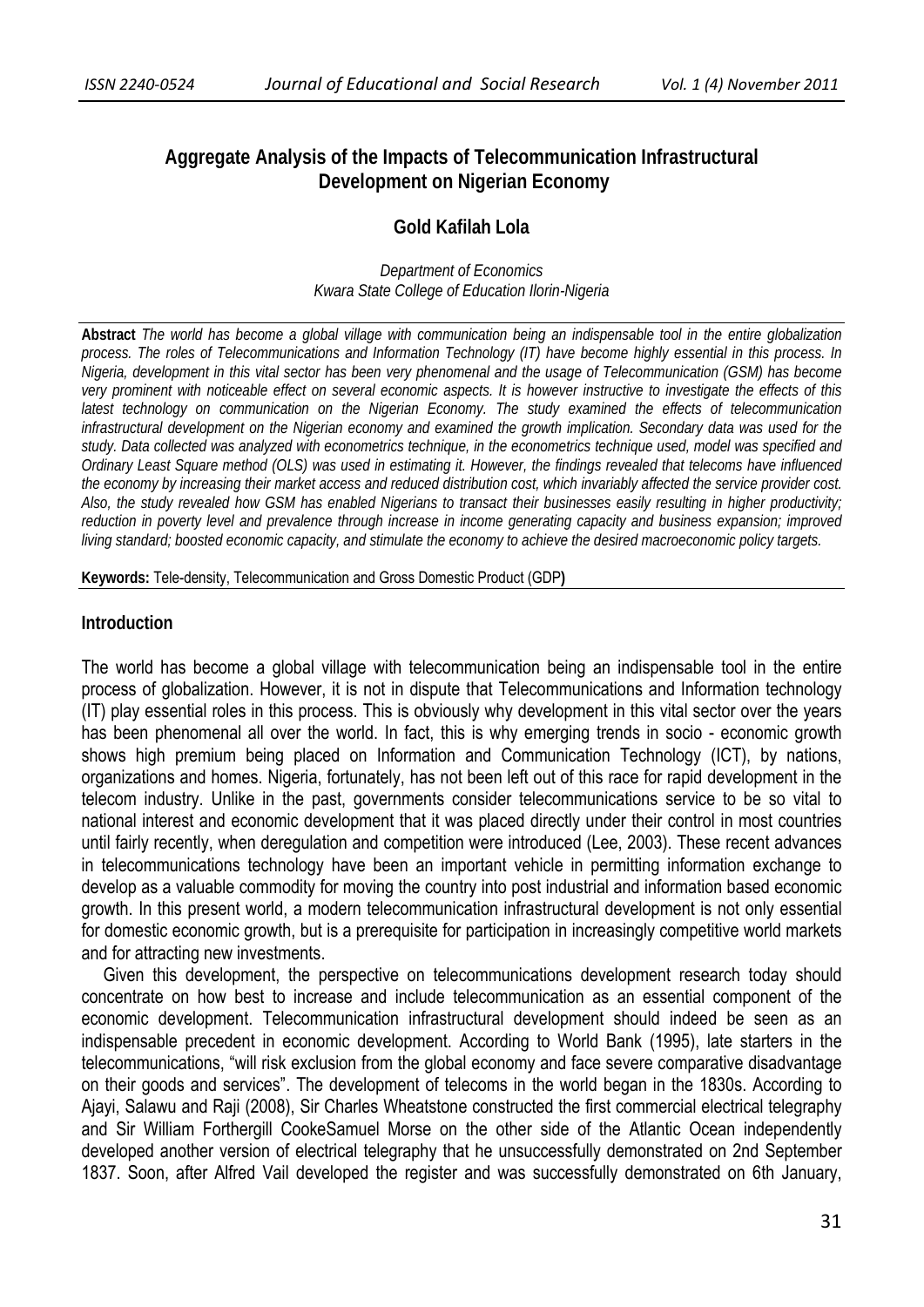1938. The first transatlantic telegraphy label allowing transatlantic telecommunication for the first time was successfully completed on 27th July, 1866. Alexander Bell invented the conventional telephone in 1876 and the first commercial telephone services were set-up in 1878 and 1879 in both Haven and London (ITU, 1999). Further development of telecoms in the world was prompted by the need to provide seamless telecommunications throughout Europe. In the early 1980s, analogue mobile telephony grew rapidly and operators found it increasingly difficult to interconnect the various networks in Europe. On the basis of this, a study group called "Group Special Mobile" was formed and was tasked to provide a standardized system for mobile telephony, which was realized seven years later.

 However, Nigeria today has not been left out of this race for rapid development, after years of gross under-development; the nation's telecom was liberated with the return of democracy in 1999 and the deregulation of the telecoms sector. This led to the granting of Global System for Mobile Telecommunication (GSM) licences by the Nigerian Communication Commission (NCC) to three providers like Econet, MTN, and M-tel. This was followed by the licensing of the Second National Operator (SNO), in 2003; that is, Globalcom and Universal Access Service licenses of 2006 which include fixed telephony, VSAT and internet service providers. Also, in March 2008, the NCC gave license to another GSM operator known as Etisalat (Aigbinode, 2008).

 The recognition that telecommunications development is an important input in a household or a nation's production function has major implication for development policy. In Nigeria, given the long years of decadence, the factors responsible for the slow growth in telecoms sector in spite of the encouragement and enormous investment by the government before the deregulation in the 1990's were not looked into. In addition, the fact that the trend and the revolution of the development of telecommunication (GSM) growth on Nigerian Economy have not received a great deal of attention from researchers prompted this study and it is against this background that this study has been conceived and inspired.

### **Literature Review**

Early work on economic growth and development highlighted the necessity of adequate infrastructure as a basis for development. Hirschman (1958) recognized the importance of social over-head capital, which he defined as those services without which primary, secondary and tertiary production activities cannot function. The social over-head capital includes all public services from law and order through education and public health to transportation, communications, power and water supply.

 According to Belaid (2002), fewer studies focus on specific telecommunications infrastructure and their role in economic performance. The main ones concentrate on a contribution of telecommunications in reducing transaction cost, increasing TFP (Total Factor Productivity) of the private sector and diffusion of new technologies, which will remedy the problem of the developing countries. To Star and Bowker (2002), infrastructure is embedded within other structures and technologies; it is transparent in use, not needing to be reinvented at each use and only becoming evident when it breaks down. Rickets (2002), viewed telecommunications as aiding the coordination of information flow, provides opportunities for increasing the efficiency of interaction and coordination, and in this manner influences the success of economic activities**.**  Economic activities require significant levels of interaction and coordination in order for them to be conducted successfully and efficiently. Alleman, Rappoport and Taylor (2004), asserted that a modern telecommunication infrastructure is not only essential for domestic economic growth, but also a prerequisite for participating in increasingly competitive world markets and for attracting new investments. Governments and private agencies in both developed and less develop countries spend large sums of capital on infrastructure investment so as to positively influence economic activities in terms of employment, value added, productivity, capital formation and income. Furthermore, investing in telecommunication like other infrastructure investments will increase the demand for the goods and services used in their production and increase total national output. And most telecoms investment positively affects economy in three ways: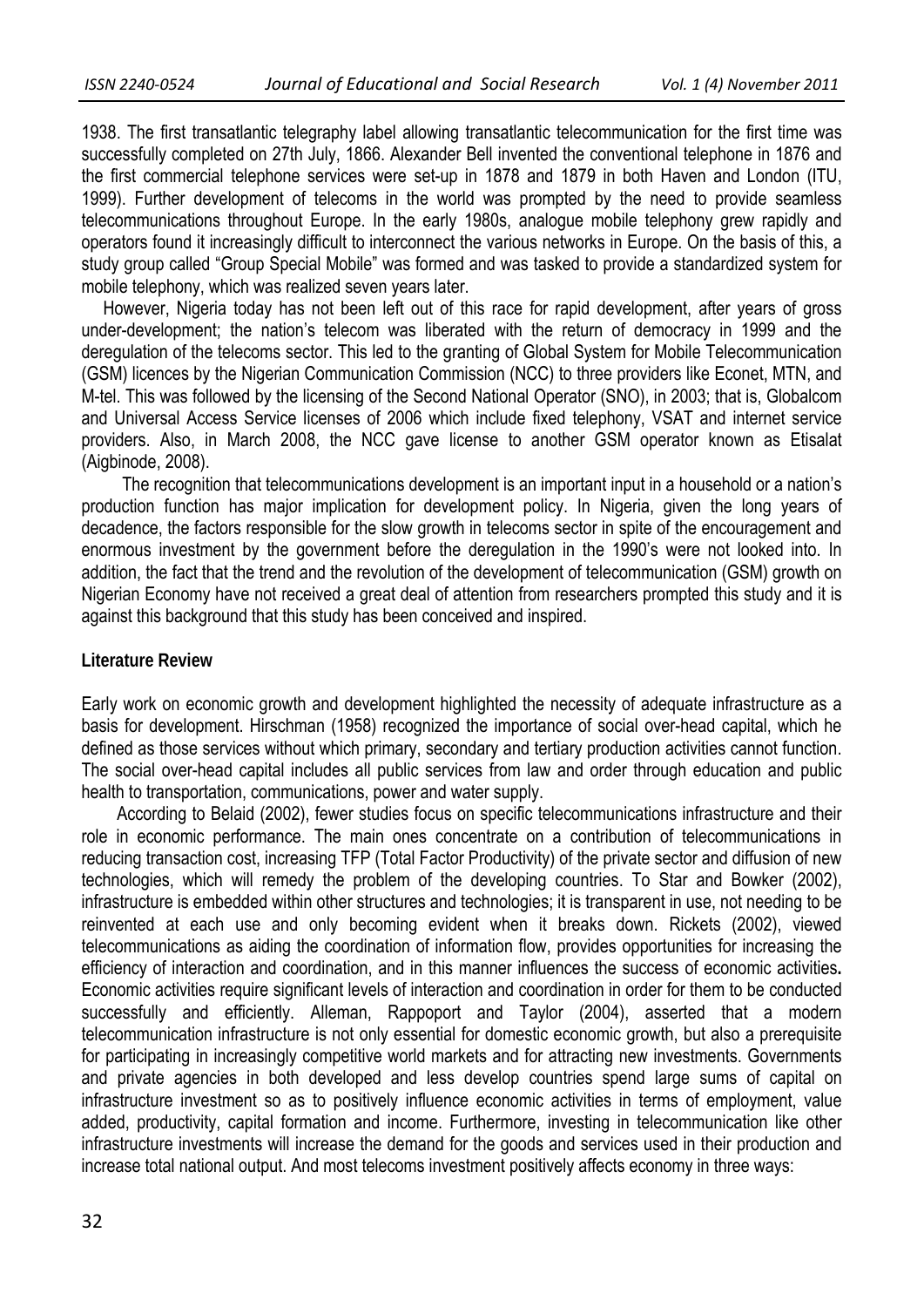- First, it reduces the cost of production :
- Second, it increases revenue and
- Third, it increases employment through both direct and indirect effects.

Vuong (2008), reported how mobile phones promotes economic growth through an example of Fishermen in the South of Indian by communicating through mobile phones, they were able to sell their fish in markets where the demand was high. This resulted in less waste of fish, higher benefits and lower cost of doing business, more access to information, which leads to more efficient operations which in the end affect the economic growth. Also, Roller and Waverman (2001) and Waverman, Meshi and Fuss (2005), in their studies on telecoms, opined that telecoms infrastructure can lead to economic growth through many different ways. Firstly, according to them, investing in the telecom sector itself leads to growth; Secondly, increased demand in telecom related goods and services e.g. producing cables, machines, extra workloads etc. contributes to growth. More importantly, as telephone technology improves, people communicated more regularly over bigger distances.

 According to Rodini, Ward, and Woroch (2003), Telecommunications has impact on Human and Social capital through history, theory and growth in the developing world in Development Economies. In recent years, there have been a large number of telephone demand studies that emphasized the substitution or complementary between fixed and mobile telephone services. While some of these studies find substitution between mobile phones and fixed phones systems using consumer phone data. Vagliasindi, Guney and Taubman (2006); Minges (1999); Madden and Coble-Neal (1999); and Okada and Hatta (1999), found out that mobile phones and fixed phones are moderate substitutes and that the lower the penetration rates of fixed phones, the stronger the substitutability between fixed and mobile phones. This may be similar to the African situation (including Nigeria) since telephone penetration rates are low in Africa compared to other parts of the world. It is therefore, interesting to note that telecoms infrastructure has strong positive effects on economic growth, especially for a developing country like Nigeria.

### **Theoretical Framework**

This study examined the impacts of telecommunication development on Nigerian economy under the framework of the theory developed by Mankiw, Romer, and Weil (1992). However, since the prevalent usage of GSM is likely to improve living standard of users. Theoretically, the aggregate improvement will translate into economic growth. Figure 1.1 illustrates how telecommunication improvement brings about growth through productivity gain.



**Figure 1: Input driven and GSM-productivity- driven income growth curve**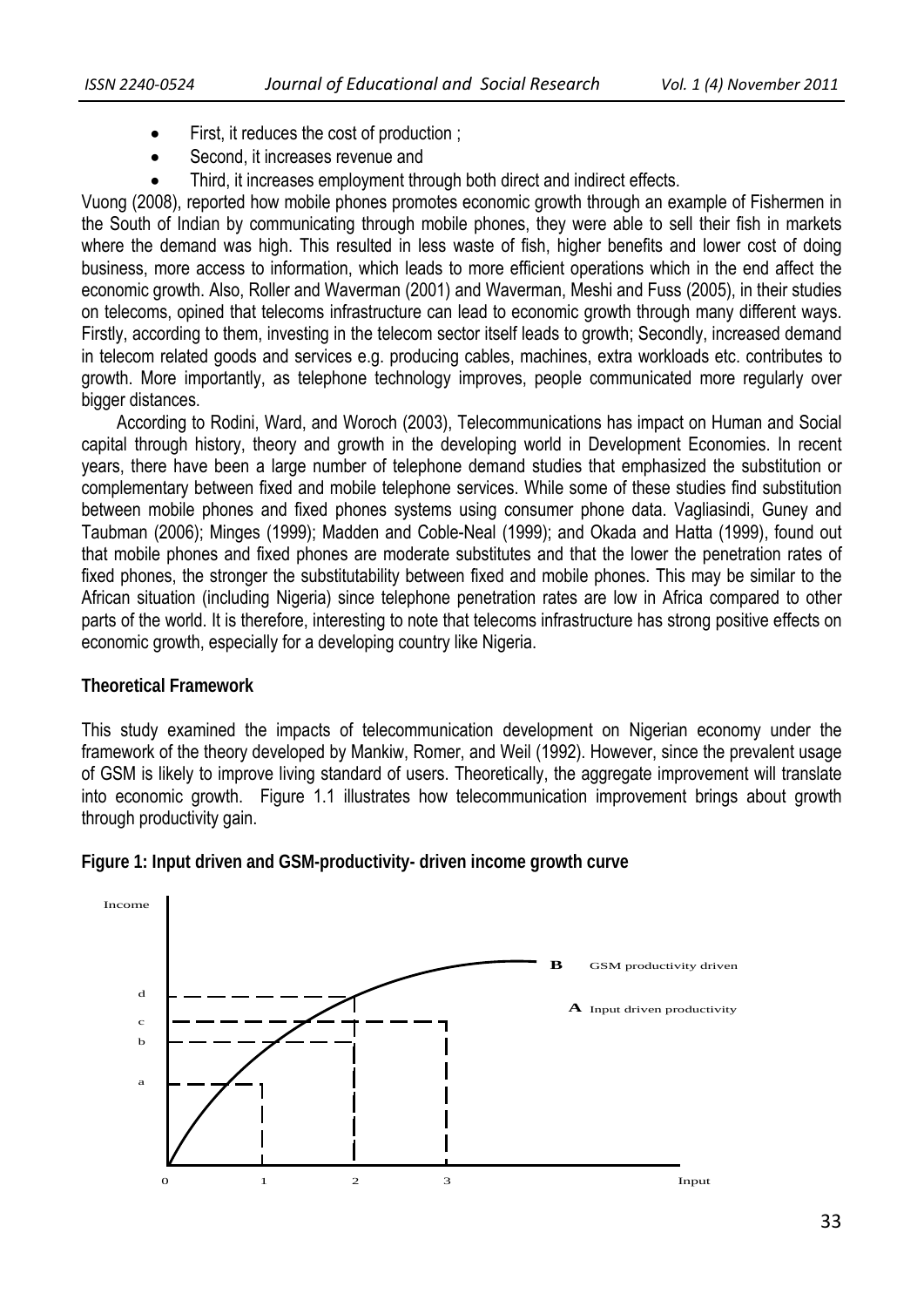When input (income, human capital and labour) is increased from 1 to 2 units, income increased from a to b. with additional inputs, the income is increased, but at a decline rate from b to c. This is because it is subject to decreasing returns. A movement along individual productivity function A reflects the income growth gained from additional inputs. Income growth through improvement in productivity can be derived from the application of improved technological innovations (such as usage of GSM). This can cause the productivity to rise upward from A to B, and without any additional inputs, the output will grow from b to d, which comes only from improvement in productivity (production –driven income growth). Another source of productivity growth is savings in transaction cost that result from the usage of GSM. This is made possible through what can be termed 'mobile—command' which covers all financial and commercial transaction that take place through the use of GSM. In addition, GSM generates economic growth through generation of direct and indirect employment. The direct employment include those that work in service provider companies, those that deal in retail and whole sale trading of recharge cards, handsets, batteries, chargers, etc. it also include those that provide repairs and engineering services.

# **Methodology**

Ordinary Least Square (OLS) method was used to estimate the parameters of the model. The normality assumption on the error term in regression model suggests OLS as the best-unbiased estimator (Gujarati, 1995). This was because the OLS estimator of  $\sigma^2$  is  $\Sigma$  Ui<sup>2</sup>/(n-k) where n and k are the total numbers of observations and estimated parameters takes into account the number of degree of freedom. The aim of the regression analysis was to obtain and test for significance of the parameters in the model. This aim can best be achieved using OLS method, which yields unbiased, consistent and efficient estimates. Such result lends itself to easy and clear interpretation.

## **The Growth Model**

| The growth model is specified mathematically as;                            |                                   |
|-----------------------------------------------------------------------------|-----------------------------------|
| $GDP = F$ (TELED, LGSM)                                                     |                                   |
| This can be expressed in a linear form as:                                  |                                   |
| $GDP = \Phi 0 + \Phi_1$ TELED + $\Phi_2$ LGSM                               | $\ldots \ldots \ldots \ldots (2)$ |
| If we include the error term, equation (2) can be rewritten as              |                                   |
| GDP = $\Phi_0$ + $\Phi_0$ + $\Phi_1$ TELED + $\Phi_2$ LGSM + U <sub>i</sub> | $\ldots \ldots \ldots \ldots (3)$ |
| Where GDP = Gross Domestic Product                                          |                                   |
| TELED = GSM Tele-density                                                    |                                   |
| LGSM = GSM connected lines                                                  |                                   |
| $\Phi_0$ = constant Factor                                                  |                                   |
| $\Phi_1 \dots, \Phi_n$ = slopes of the variables for estimation.            |                                   |
| $U_{i=}$ Error term                                                         |                                   |

On theoretical ground, (*a priori*) we expect the parameters to take positive signs i.e. Φ<sub>1</sub>, Φ2, >0. This mean there should be positive relationship between GDP growth rate, GSM Tele-density and GSM connected lines.

### **Discussions of the Results**

The model postulate that the level of economy depends on the volume of GSM services rendered and telephone density. The data period is from 2001 to 2008 (Appendix, Table 2.1). This was the most appropriate period as GSM started effective in Nigeria in 2001, while data on 2009 is still unavailable. The result of the regression as reported in Table 1.1 showed that both the GSM connected lines (GSM) and Teledensity (TELED) have significant impacts on Gross Domestic Product (GDP). For instance, GSM variable is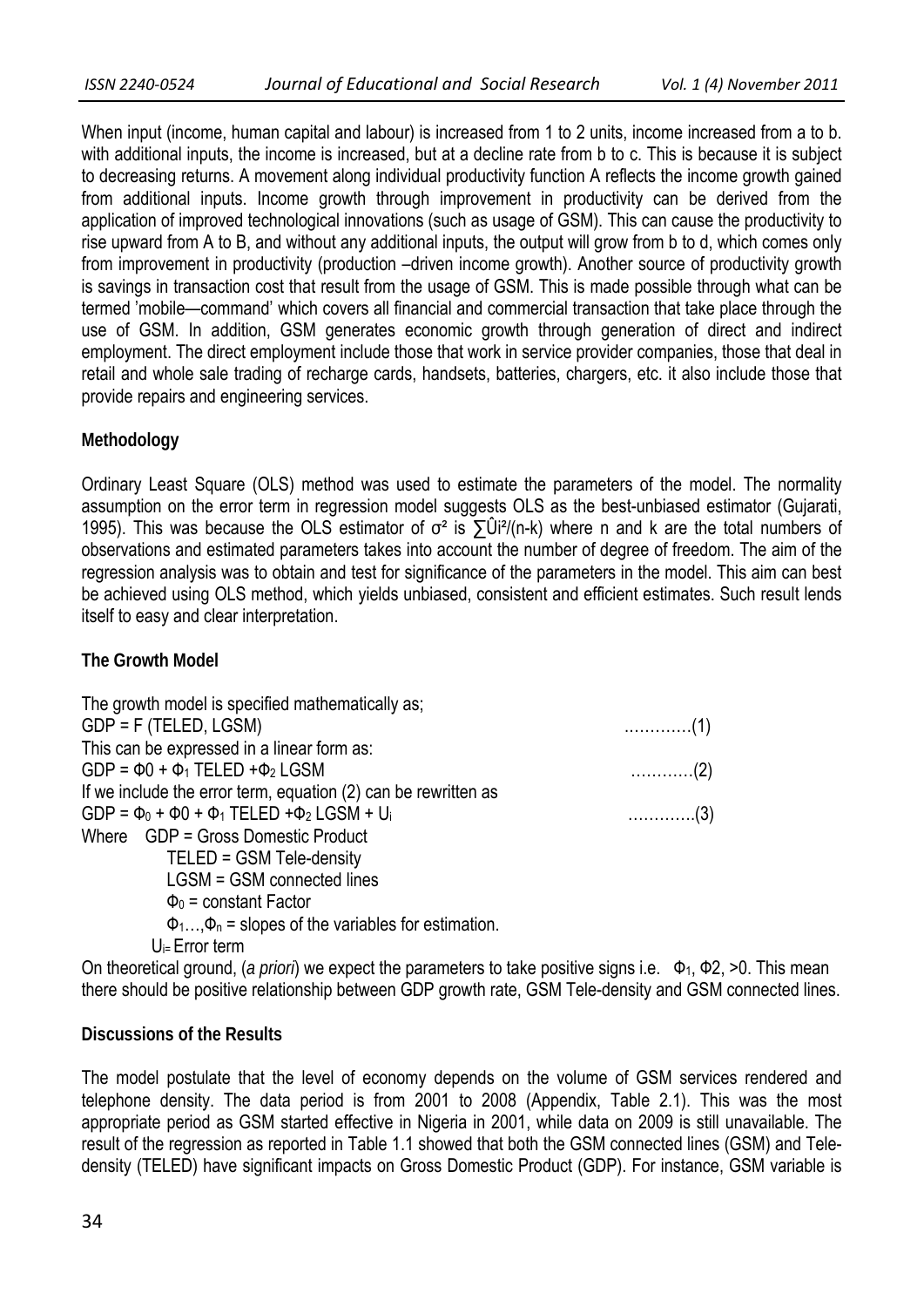positive with 0.165 and 7.07 as coefficient and t-value respectively. It implies that an increase in number of GSM connected lines may translate to about 1.7% increase in GDP. As the GSM connected lines increases, it will result in greater employment and income generation. It would also result in lower cost of doing business as cost on travelling as well as transaction cost will reduce.

 These reductions in cost boost investment and promote more production of goods and services. It also resulted to increase in productivity and efficiency. With respect to the tele-density, as expected, the sign is negative but significant. Higher density implies that the higher number of people has no access to telephone. As the density reduces the telephone lines per 1000 person reduces and more people have access to telephone. Therefore, Nigerians are able to transact and promote their business easily, resulting in higher productivity and increase in standard of living.

| Variable             | Coefficient | Std. Error                | t-Statistic | Probability |
|----------------------|-------------|---------------------------|-------------|-------------|
| С                    | 10.55028    | 0.339110                  | 31.11165    | 0.0000      |
| <b>LGSM</b>          | 0.165212    | 0.023346                  | 7.076657    | 0.0009      |
| <b>TELED</b>         | $-0.004021$ | 0.002822                  | $-1.425070$ | 0.2135      |
| R-squared            | 0.985432    | Mean dependent variable   |             | 13.16703    |
| Adjusted R-squared   | 0.979604    | S.D. dependent variable   |             | 0.211796    |
| S.E. of regression   | 0.030247    | Akaike info criterion     |             | $-3.878829$ |
| Sum squared residual | 0.004574    | Schwarz criterion         |             | $-3.849038$ |
| Log likelihood       | 18.51531    | F-statistic               |             | 169.1061    |
| Durbin-Watson stat   | 1.536237    | Probability (F-statistic) |             | 0.000026    |

**Table 1.1: Regression results on Effect of GSM on the Growth of Nigerian Economy** 

*Source: Data analysis, 2010.* 

The result of the regression as reported in the table above shows that both the GSM connected lines (GSM) and Tele-density (TELED) are significant and affect gross domestic product (GDP) positively.

- I The Coefficient of The Multiple Determination R<sup>2</sup>: The coefficient of the multiple determination stood at 0.979604 (i.e. 97%). This means that the explanatory variables: GSM Tele-density and GSM connected lines accounted for 97 percent of the total changes in the dependent variable (GDP). This shows that the regression result is a good fit.
- II The Standard Error: The value of the standard error for the entire variables in the model shows that the parameter estimate were statistically significant. These values were less than half of the values of the coefficient of the variables.
- III Durbin–Watson Statistics: The test for the presence of autocorrelation was performed by making use of the Durbin Watson statistics. The Durbin Watson statistics is 1.5. This was found to be within the normal region which falls within the determined region (i.e. 1.5 <d<4) and imply that there is negative first order serial autocorrelation among the explanatory variables.
- IV The GSM lines variable was correctly and positively signed. It was also statistically significant. The expected outcome of this coefficient is a positive one. The implication of this result is that, if GSM lines increases in the long-run, all other things being equal, the economy will grow. It shows that a percent rise in GSM lines will cause as much as 17 percent growth in the gross domestic product. This result indicated that GSM lines have the greater influence on the growth of Nigerian economy. From economic point of view, if GSM lines increases, it would reduce the cost of business such as cost on mobility and travelling as well as transaction cost. This reduction in cost would boost investment and promote more production of goods and services.
- V **With respect to the Tele-density**, contrary to expectation, the sign is negative but significant. Higher density implies that; the higher the number of people who has access to telephone as the density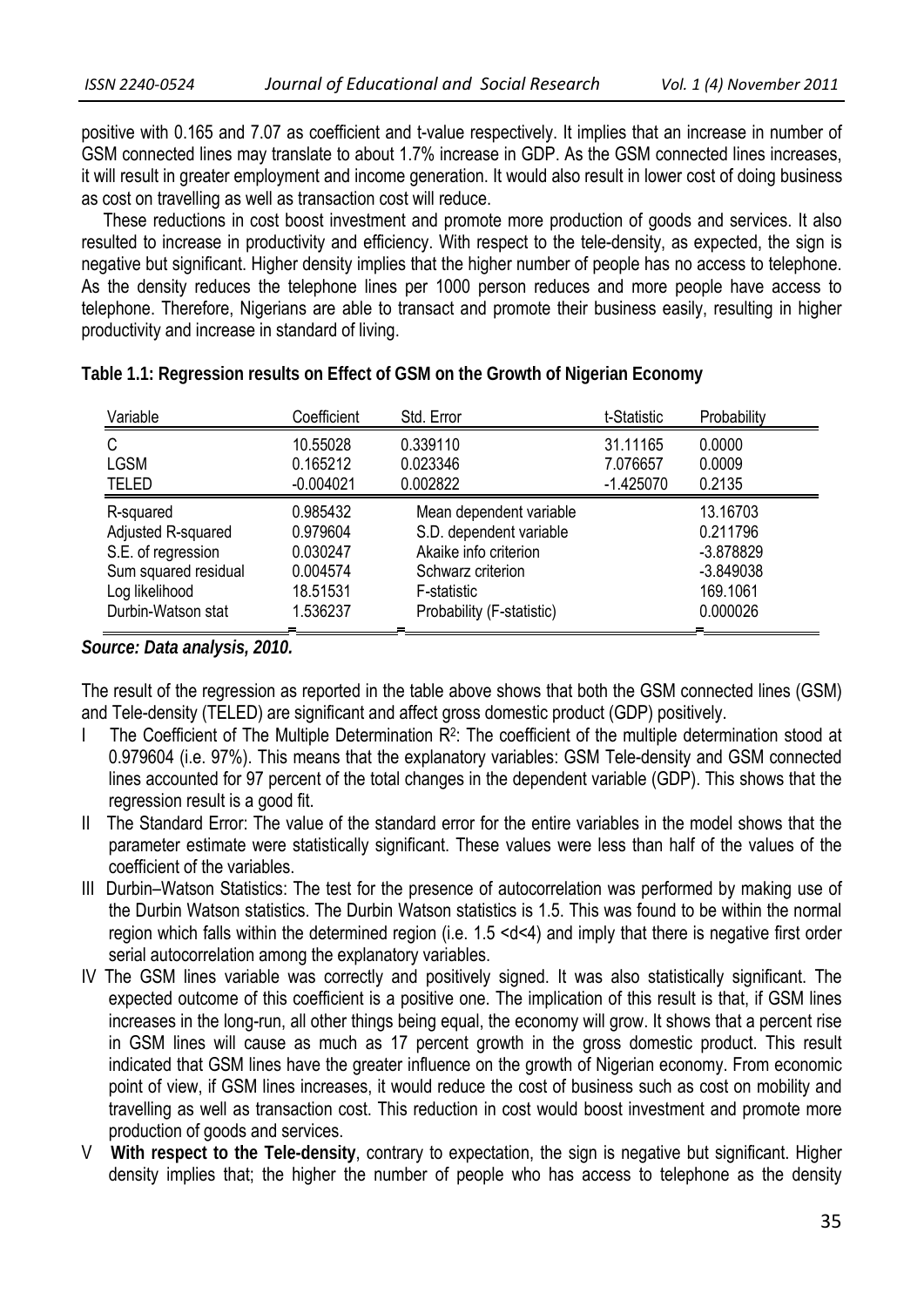reduces, the telephone lines per 1000 person reduces and fewer people will have access to telephone. The implication of these results is that Tele-density is still very low to permit an overall increase in output growth in Nigeria.

### **Summary of Findings**

- (i) The Nigerian economy is predicted to have naturally gained from emerging into information technology age. Meanwhile, a licensing process universally adjudges to have been rare display of transparency, openness and non – intervention, has turned the fortunes of the country around, and consequently raises investor's confidence in the Nigerian market and economy.
- (ii) Thus, the outcome of the empirical and stochastic investigations shows that Telecommunication Infrastructural Development has a positive relationship with output growth in Nigeria. The impact is of a higher magnitude. The introduction of Global System for Mobile telecommunication (GSM) led to 17 percent rise in the output growth.
- (iii) In addition, it was discovered that if the Tele-density should increase to a considerable level in Nigeria, there would be industrial and technological transformation and the growth and development of Nigeria economy would be sustained.

### **Conclusion**

The Nigerian economy is predicted to have naturally gained from emerging into information technology age, with a licensing process universally adjudges to have been rare display of transparency, openness and non intervention, has turned the fortunes of the country around, and consequently raises investor's confidence in the Nigerian Telecoms market and economy. Likewise, Telecommunication has also increased employment generation, reduced transportation costs, increased business efficiency, attracts foreign funds, and a host of other benefits.

### **Recommendations**

From the findings and conclusions presented above, recommendations were made to the management of the regulatory body of mobile Telecommunication in Nigeria; that is, the Nigerian Communication Commission, the GSM operators in Nigeria (both public and private) and the Federal Government of Nigeria. The government should expand tele-density and directly make telephone communications cheap and accessible. To achieve this goal, more licenses should be given to GSM operators in order to allow for healthy competition among the GSM operators.

In addition, the NCC should ensure that the interests of the consumer of telecommunication services are protected by promoting competitive pricing of such services and combating the abuse of market power. Since the success of a very effective telecommunication requires a very efficient and honest administration on the part of the government and on the part of the GSM operators, the NCC should also ensure that consumers are given value for their money, and misleading adverts by the Nigerian

GSM operators should be stop as this does not conform to international practices.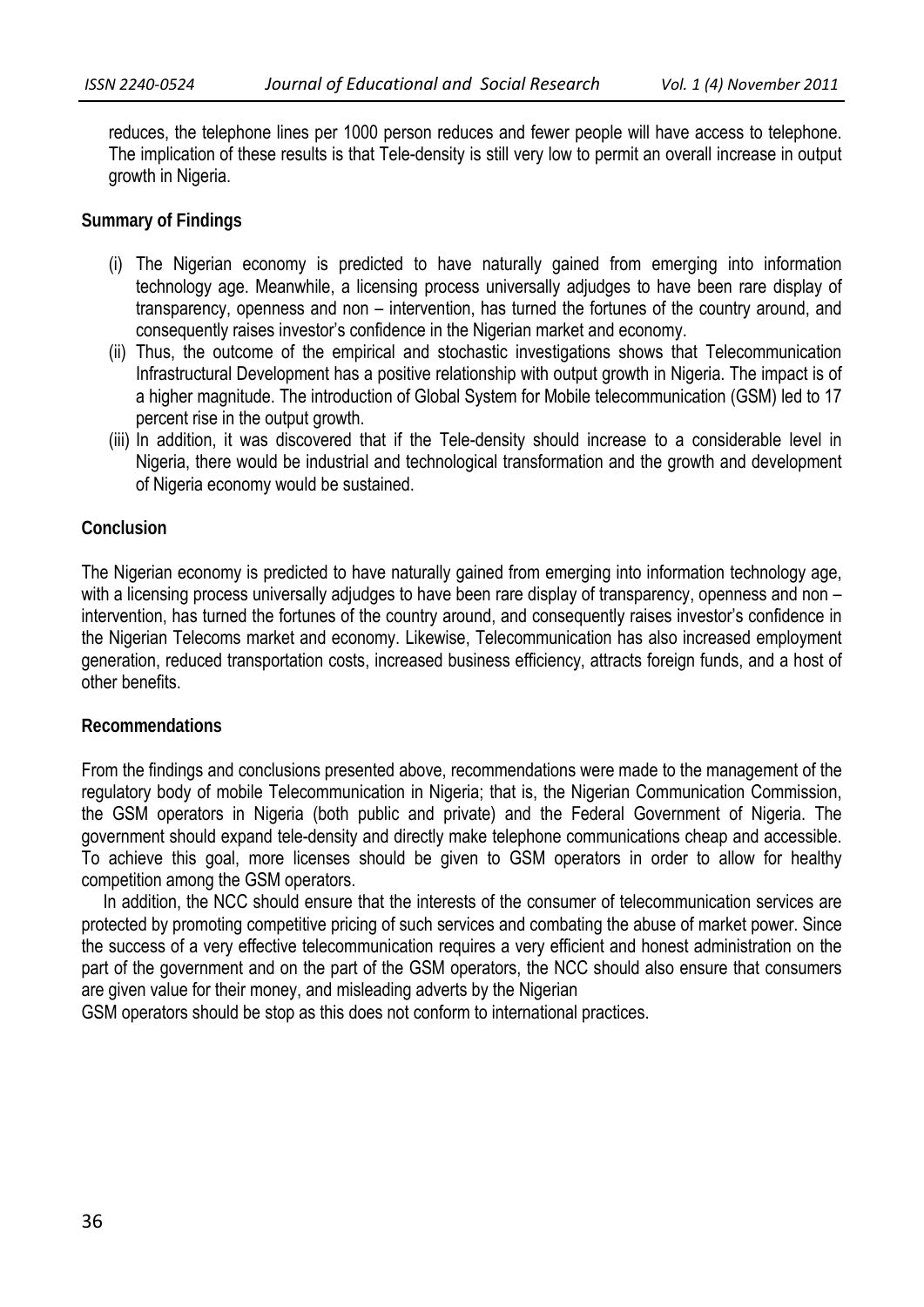#### **APPENDIX**

#### **Table 2.1 Telecoms Subscriber Information (Year 2001 – March, 2008)**

|                             | 2001    | 2002      | 2003      | 2004       | 2005       | 2006       | 2007        | Jan 08     | Feb. 08    | Mar <sub>08</sub> |
|-----------------------------|---------|-----------|-----------|------------|------------|------------|-------------|------------|------------|-------------------|
| Mobile (GSM)                | 266.461 | 1,569,050 | 3.149.472 | 9.174.209  | 18,295,896 | 32.184.861 | 54.413.784  | 56.492.255 | 57.720.782 | 57,622,901        |
|                             |         |           |           |            |            |            |             |            |            |                   |
| Mobile (CDMA)               | N/A     | N/A       | N/A       | N/A        | N/A        | N/A        | 824.741     | 621.604    | 702.146    | 780,938           |
| <b>Fixed Wired/wireless</b> | 600.321 | 702.000   | 872.473   | 1.027.519  | 1.223.58   | 1.673.161  | 2.449.019   | 2.454.443  | 2.417.705  | 2.537.504         |
|                             | 866,782 | 2,271,05  | 4,021,945 | 10,201,728 | 19.519.154 | 33,858,022 | 57, 87, 544 | 59.568.302 | 60,840,633 | 60,941,348        |
| Total                       |         |           |           |            |            |            |             |            |            |                   |
| Mobile (GSM)                | N/A     | N/A       | N/A       | N/A        | N/A        | N/A        | 40.011.296  | 41.049.103 | 42.483.091 | 43,786,542        |
| Mobile (CDMA)               | N/A     | N/A       | N/A       | N/A        | N/A        | N/A        | 384.315     | 413.198    | 424.325.   | 567.185           |
| Fixed wired/wireless        | N/A     | N/A       | N/A       | N/A        | N/A        | N/A        | 1.579.664   | 1.453.566  | 1.430.616  | 1.545.984         |
| Total                       | N/A     | N/A       | N/A       | N/A        | N/A        | N/A        | 41.975.275  | 42.915.867 | 44.338.032 | 45.899.711        |
| Mobile (GSM)                | N/A     | N/A       | N/A       | N/A        | N/A        | N/A        | 76.545.308  | 77.545.308 | 77.545.308 | 79,625,308        |
| Mobile (CDMA)               | N/A     | N/A       | N/A       | N/A        | N/A        | N/A        | 1.540.000   | 1,520,000  | 3.720.000  | 3.170.000         |
| Fixed wired/wireless        | N/A     | N/A       | N/A       | N/A        | N/A        | N/A        | 6.578.303   | 5.633.251  | 5.576.481  | 5,676,481         |
| Total                       | N/A     | N/A       | N/A       | N/A        | N/A        | N/A        | 84,663,611  | 84.698.559 | 86,841,789 | 88,471,789        |
| <sup>1</sup> Teledensity    | 0.73    | 1.89      | 3.35      | 8.50       | 16.27      | 24.18      | 29.98       | 30.65      | 31.67      | 32.79             |

#### **Source**: Tell, 2008.

1Teledensity was calculated based on population estimate of 126 million people up till December 2005: from December 2006, Teledensity was based on a population of 140 million. 2Teledensity from December 2007 was based on active subscriber

**References** 

- Aigbinode, R. (2008, July 7). Seven years of telecoms revolution the breathtaking revolution in telecoms industry. *Tell Magazine of Nigeria*, pp. 25-28.
- Ajayi, G.O., R.I. Salawu, Raji, T.I. (2008). A century of telecommunications development in nigeria—What next?. Retrieved from http//file://F:\telecom\nigeria.htm.
- Alleman, J., C. Hunt, D. Michaels, P. Rapport, L. Taylor (2004). Telecommunications and economic development: Empirical evidence from southern Africa. *International Telecommunications Society*, Sydney. Retrieved from

*http://www.colorado.edu/engineering/alleman/print\_files/soafrica\_paper. pdf.*

Belaid, Hend (2002). Telecommunication infrastructural and economic development, simultaneous approach: Case of developing countries. *ERMES, Research Team on Markets, Employment and Simulation*, Paris II University, Pantheon-Assas.

Gujarati, D.N. (1995). *Basic econometrics*. New York: McGraw-Hill, Inc., pp. 838.

- International Telecommunications Union (1999). *Trade in telecommunications: Second world telecommunications policy forum Report held in Geneva.* Retrieved from http://www.itu.int/net/home/index.aspx.
- Lee, K.W.M. (2003). Private partnership in telecommunications export development: The canada west telecom group. *The British Columbia trade and Investment Office, Canada.*
- Madden, G., G. Coble-Neal (2004). Economic determinants of global mobile telephony growth. *Information Economics and Policy.*  No.16, pp. 519-534.

Mankiw, N.G., D. Romer, D.N.W. (1992). A contribution to the empirics of growth. *Quarterly Journal of Economics.* Volume 107, No. 2, pp. 407-37.

Mazango, Eric (1998). *Telecommunications sector reform: Liberalisation and universal service policy in zimbabwe* (Doctoral dissertation). Available from IMK University, Oslo theses database.

Minges, M. (1999). Mobile cellular communications in the southern african region. *Telecommunications Policy*. Volume 23, pp. 585-593.

Okada, Y., K. Hatta (1999). The interdependent telecommunications demand and efficient price structure. *Journal of the Japanese and International Economics*, No13, pp. 311-335.

Ricketts, M. (2002). *The economics of business enterprise.* UK: Cheltenham: Edward Elgar.

Rodini, M., M. Ward, G. Woroch (2003). Going mobile: Substitutability between fixed and mobile access. *Telecommunications Policy*, No. 27, pp. 457-476.

Roeller, L.H., Leonard Waverman (2001). Telecommunications infrastructure and economic development: A simultaneous approach.